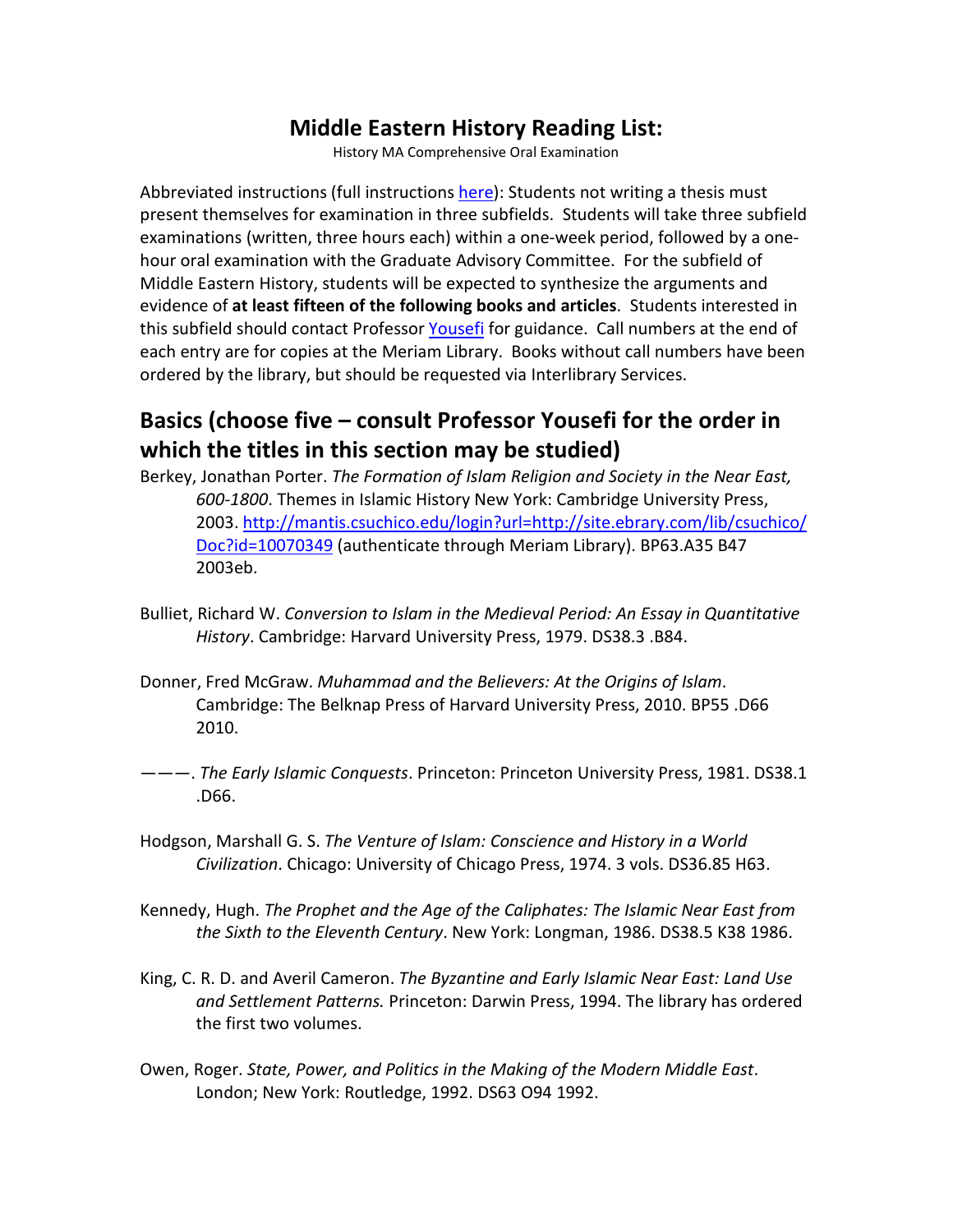- Makdisi, George. *The Rise of Humanism in Classical Islam and the Christian West: With Special Reference to Scholasticism*. Edinburgh: Edinburgh University Press, 1990.
- Pourshariati, Parvaneh. *Decline and Fall of the Sasanian Empire the Sasanian-Parthian Confederacy and the Arab Conquest of Iran*. New York: I.B. Tauris in association with the Iran Heritage Foundation ; Distributed in the U.S.A. by Palgrave Macmillan,

2008. [http://mantis.csuchico.edu/login?url=http://site.ebrary.com/lib/csuchico/](http://mantis.csuchico.edu/login?url=http://site.ebrary.com/lib/csuchico/Doc?id=10254887) [Doc?id=10254887](http://mantis.csuchico.edu/login?url=http://site.ebrary.com/lib/csuchico/Doc?id=10254887) (authenticate through Meriam Library). DS286 .P68 2008eb.

Shaw, Stanford J. *History of the Ottoman Empire and Modern Turkey*. Cambridge: Cambridge University Press, 1976. Read vol. 1. DR440 .S5.

## **Focused (choose five – alternatives of comparable importance and length may be suggested)**

- Berkey, Jonathan Porter. *Popular Preaching and Religious Authority in the Medieval Islamic Near East*. Seattle: University of Washington Press, 2001. <http://opac.csuchico.edu/record=b2338165~S13> (authenticate through Meriam Library).
- Bulliet, Richard W. *The Camel and the Wheel*. Cambridge: Harvard University Press, 1975. SF401 C2 B84.
- Casale, Giancarlo. *The Ottoman Age of Exploration*. Oxford & New York: Oxford University Press, 2010.

Chamberlain, Michael. *Knowledge and Social Practice in Medieval Damascus, 1190- 1350*. Cambridge: Cambridge University Press, 1994. DS99.D3 C48 2002.

- Gutas, Dimitri. *Greek Thought, Arabic Culture: The Graeco-Arabic Translation Movement in Baghdad and Early* ʻAbbāsid Society(2nd*-4th/8th-10th Centuries)*. London: Routledge, 1998. DS36.82.G7 G88 1998.
- Hallaq, Wael B. "Juristic Authority Vs. State Power: The Legal Crises of Modern Islam." *Journal of Law and Religion* no. 2 (2003): 243-58 (PDF full text available through Meriam Library). doi:10.2307/3649176.
- Maalouf, Amin. *The Crusades through Arab Eyes*. New York: Schocken Books, 1985. DS38.6 .M3213 1985.
- Makdisi, George. *The Rise of Colleges: Institutions of Learning in Islam and the West*. Edinburgh: Edinburgh University Press, 1981. KBP42 .M24 1981.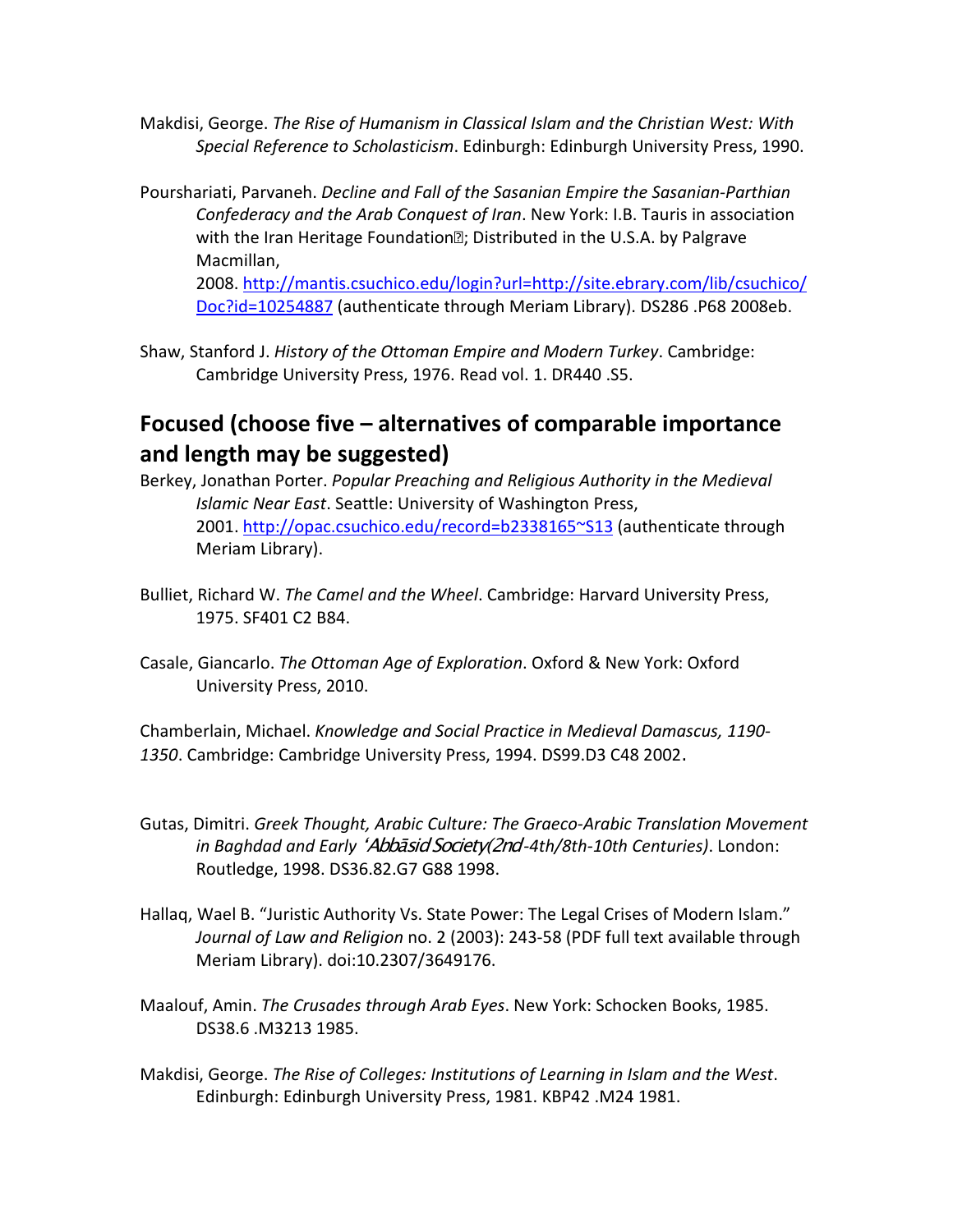- Matthee, Rudi. *Pursuit of Pleasure: Drugs and Stimulants in Iranian History, 1500-1900.* Princeton: Princeton University Press, 2009. <http://opac.csuchico.edu/record=b2277462~S13> (authenticate through Meriam Library).
- Mitchell, Timothy. *Colonizing Egypt*. Berkeley: University of California Press, 1988.<http://opac.csuchico.edu/record=b1936699~S13> (authenticate through Meriam Library).
- Najmabadi, Afsaneh. *Women with Mustaches and Men without Beards: Gender and Sexual Anxieties of Iranian Modernity*. Berkeley: University of California Press, 2005.<http://opac.csuchico.edu/record=b2199744~S13> (authenticate through Meriam Library).
- Rosenthal, Franz. *Knowledge Triumphant: The Concept of Knowledge in Medieval Islam*. Leiden: Brill, 2006. <http://opac.csuchico.edu/record=b2228088~S13> (authenticate through Meriam Library)
- Saliba, George. *Islamic Science and the Making of the European Renaissance*. Cambridge, Mass: MIT Press, 2007. [http://mantis.csuchico.edu/login?url=http://site.ebrary.com/lib/csuchico/](http://mantis.csuchico.edu/login?url=http://site.ebrary.com/lib/csuchico/Doc?id=10173702) [Doc?id=10173702](http://mantis.csuchico.edu/login?url=http://site.ebrary.com/lib/csuchico/Doc?id=10173702) (authenticate through Meriam Library). Q127.I742 S35 2007eb.
- Zaman, Muhammad Qasim. *Religion and Politics Under the Early `Abbasids: The Emergence of the proto-Sunni Elite*. Leiden: Brill, 1997.

## **Historiography (choose two primary and three secondary)**

- al-Balādhurī, Ahmad ibn Yáhyā. The Origins of the Islamic State: Being a Translation from *the Arabic Accompanied with Annotations, Geographic and Historic Notes of the*  Kitâb Futûh Al-buldân of al-Imâmabu-l 'Abbâs A hmad ibnîabir al-Balâdhuri. Beirut: Khayats, 1966. DS234 B232 1916a.
- King, C. R. D. and Averil Cameron. *The Byzantine and Early Islamic Near East: Problems in the Literary Source Material*. Princeton: Darwin Press, 1994. Library has ordered the first two volumes.
- Donner, Fred McGraw. *Narratives of Islamic Origins: The Beginnings of Islamic Historical Writing*. Princeton: Darwin Press, 1998. DS38.16 .D66 1998.
- Humphreys, R. Stephen. *Islamic History: a Framework for Inquiry*. Rev. ed. Princeton: Princeton University Press, 1991. Z3014.H55 DS38.3 H85 1991.